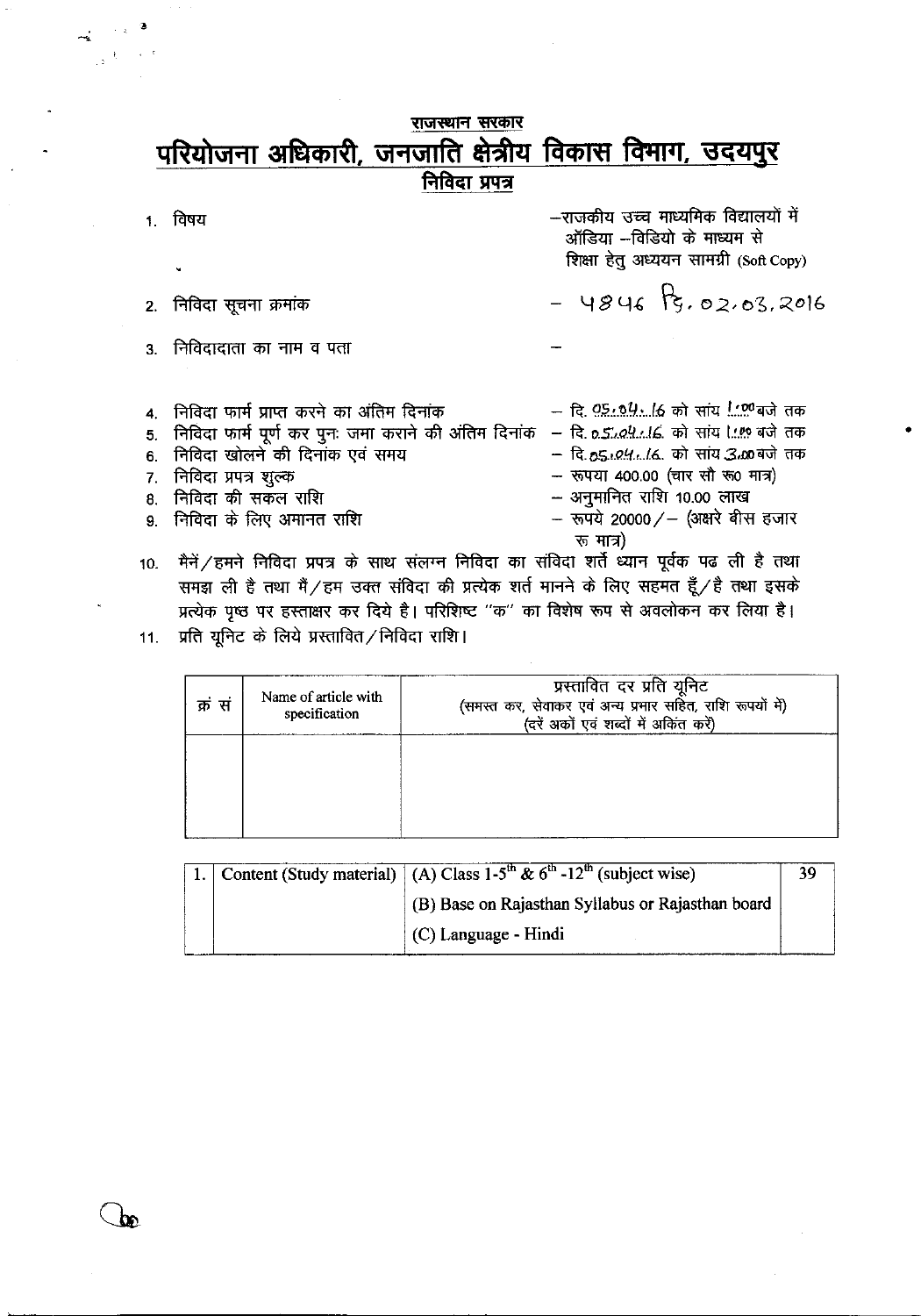- मैरे / हमारे द्वारा उपरोक्त प्रस्तुत की गई दरों में समस्त कर, सेवाकर एवं अन्य प्रभार सम्मिलित  $13.$ है तथा उक्त व्यय मेरे/हमारे द्वारा वहन किये जायेगे।
- उपरोक्त दरे निविदा स्वीकृति से एक वर्ष तक वैध होगी। 13ए.

 $\omega_{\rm C} = 10^{-4}$  $\sim$ 

- मैं / हम सहमत है कि बिना कोई कारण बताए कोई या सभी निविदाएं निरस्त करने तथा  $14.$ न्यूनतम दर या किसी भी निविदा को स्वीकृत करने का आपको पूर्ण अधिकार है।
- अध्ययन सामग्री (Soft Copy) की आपूर्ति आदेश/स्थापना से 60 दिवस की अवधि में कर दी 14尺 जायेगी ।
- मैं / हम यह भी स्वीकार करता हूँ / करते है कि अध्ययन सामग्री (Soft Copy) खराब होने की 15. दशा में तुरन्त उसके एवज में अन्य अध्ययन सामग्री (Soft Copy) की व्यवस्था करूँगा/करेंगे।
- मै/हम घोषणा करते है/करता हूँ कि निविदा में दी गई सूचना सत्य है।  $16.$
- मैं / हम निविदा प्रपत्र के साथ अमानत राशि 20000 / (अक्षरे रूप्ये बीस हजार मात्र) ड्राफ्ट / पे  $17.$ ...... देय स्थान उदयपुर, परियोजना अधिकारी, जनजाति क्षेत्रीय विकास विभाग, उदयपुर के पक्ष में संलग्न कर प्रस्तुत कर / रहा हूँ / रहे है।
- निविदा प्रपत्र के साथ निम्नानुसार प्रपत्र की सत्यापित प्रति संलग्न है। 18.
	- फर्म के रजिस्टेशन की प्रति।  $\ddagger$ .
	- सेल्स टेक्स पंजीयन प्रमाण पत्र की सत्यापित प्रति।  $\overline{2}$ .
	- स्थाई आयकर पजींयन प्रमाण पत्र की सत्यापित प्रति। 3.
	- अनुभवं प्रमाण-पत्र। 4.
	- आयकर / सेल टेक्स क्लियरेंस प्रमाण-पत्र की प्रति। 5.
	- SR Form No. 11 मैं घोषणा। 6
- मैंने परिशिष्ट क अर्थात ऑडियो-विडियो के माध्यम से शिक्षा हेतु अध्ययन सामग्री (Soft 19. Copy) स्पेशिफीकेशन का अवलोकन कर लिया है, मैं/मेरे द्वारा उक्त प्रस्ताववित ऑडियो-विडियो के माध्यम से शिक्षा हेतु अध्ययन सामग्री (Soft Copy) आदेशानुसार राजकीय उच्च माध्यमिक विद्यालयों में स्थापित करने की विस्तृत जानकारी मुझे है।
- वेब अथवा इण्टरनेट से डाउनलोड कर निविदा प्रपत्र भरने की दशा में राशि रू0 400/- का 20. पृथक से डीमान्ड ड्राफट निविदा शुल्क के रूप में सलग्न करना होगा, अन्यथा निविदा निरस्त मानी जावेगी।
- प्रस्तुत दरों में अकों एवं शब्दों में भिन्नता पाई जाने पर न्यूनतम दर को ही वैद्य माना जायेगा।  $21.$
- यदि मेरे / हमारे द्वारा प्रस्तुत निविदा स्वीकार कर ली जाती है तो हम कार्यादेश के अनुसार 22. ऑडियो-विडियो अध्ययन सामग्री (Soft Copy) सुपूर्द / उपलब्ध कराने को बाध्य रहूँगा / रहेंगे। संलग्न:-

दिनांक $=$ 

भवदीय.

निविदादाता के हस्ताक्षर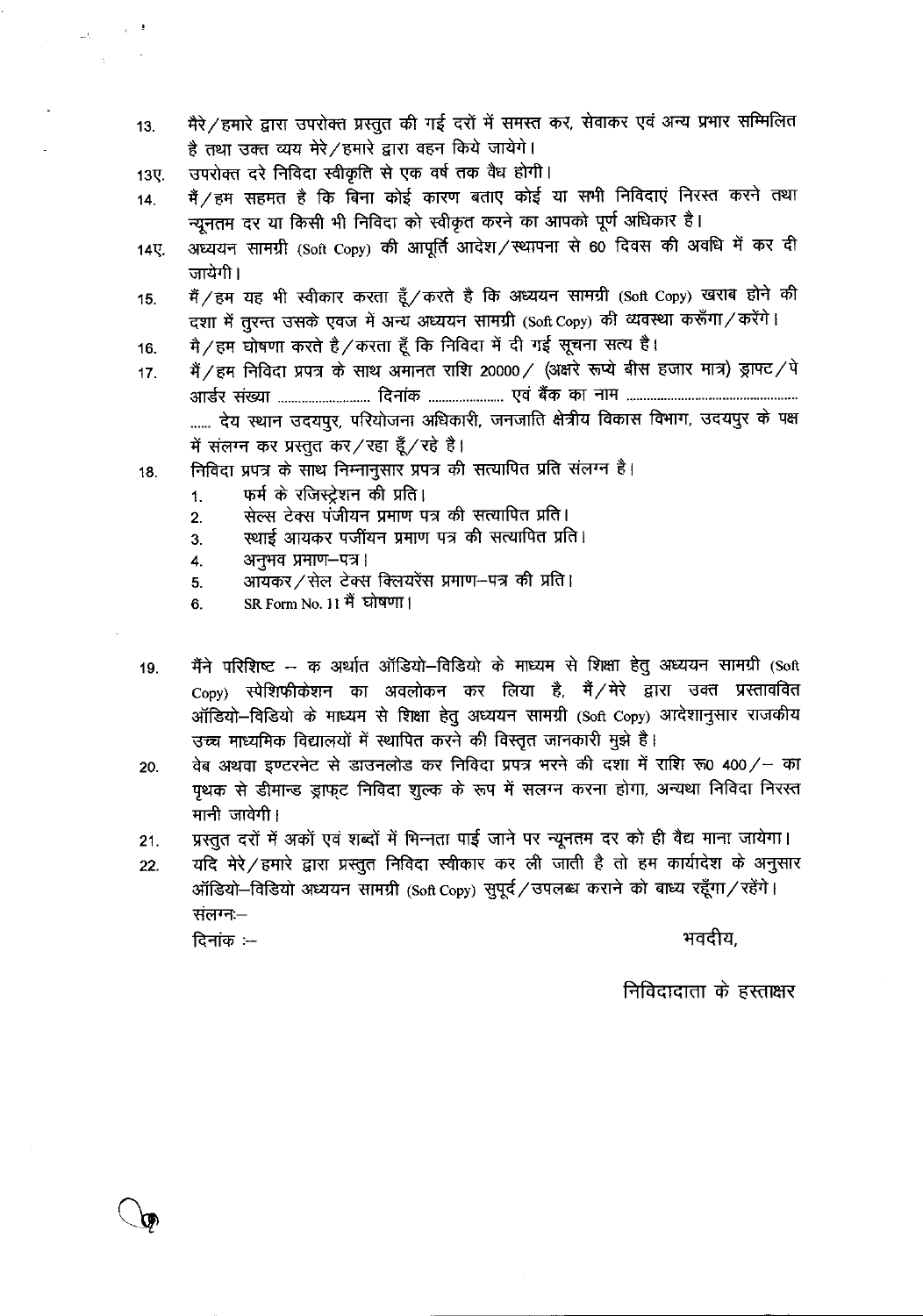# प्रस्तावित विद्यालयों का नाम एवं स्थान की सूची

# पंचायत समिति कोटडा

 $\mathbf{y}=\mathbf{z}$ 

ড়

| क्र.सं.     | विद्यालय का नाम              |
|-------------|------------------------------|
| 1           | राउमावि वास                  |
| $\mathbf 2$ | राउमावि समीजा                |
| 3           | राउमावि पडावली कला           |
| 4           | राउमावि मादडा                |
| 5           | राउमावि मेलथरा वास           |
| 6           | राउमावि कोटडा                |
| 7           | राउमावि महाडी                |
| 8           | राउमावि बडली                 |
| 9           | राउमावि कूकावास              |
| 10          | राउमावि जेड                  |
| 11          | राउमावि माण्डवा              |
| 12          | राउमावि पलेसर                |
| 13          | राबाउमावि कोटडा              |
| 14          | राउमावि धधमता                |
| 15          | राउमावि ढेढमारिया            |
| 16          | राउमावि खाखरिया              |
| 17          | राउमावि खजुरिया              |
| 18          | राउमावि सामोली               |
| 19          | राउमावि बिकरनी               |
| 20          | राउमावि जूडा                 |
| 21          | राउमावि जोगीवट               |
| 22          | राउमावि नयावास               |
| 23          | राउमावि मामेर                |
| 24          | राउमावि गुरा                 |
| 25          | राउमावि सडा                  |
| 26          | राउमावि बुढिया               |
| 27          | राउमावि महाद                 |
| 28          | राउमावि मेडी                 |
| 29          | <u>राउमावि मालवा का चौरा</u> |
| 30          | राउमावि डांग                 |
| 31          | राउमावि मेवाडों का मठ        |
| 32          | राउमावि उखलियात              |
| 33          | राउमावि भाडेर                |
| 34          | राउमावि बेकरिया              |
| 35          | राउमावि गोगरूद               |
| 36          | राउमावि मेरपुर               |
| 37          | राउमावि क्यारी               |
| 38          | राउमावि तेजा का वास          |
| 39          | राजजाउमाआवि, कोटड़ा          |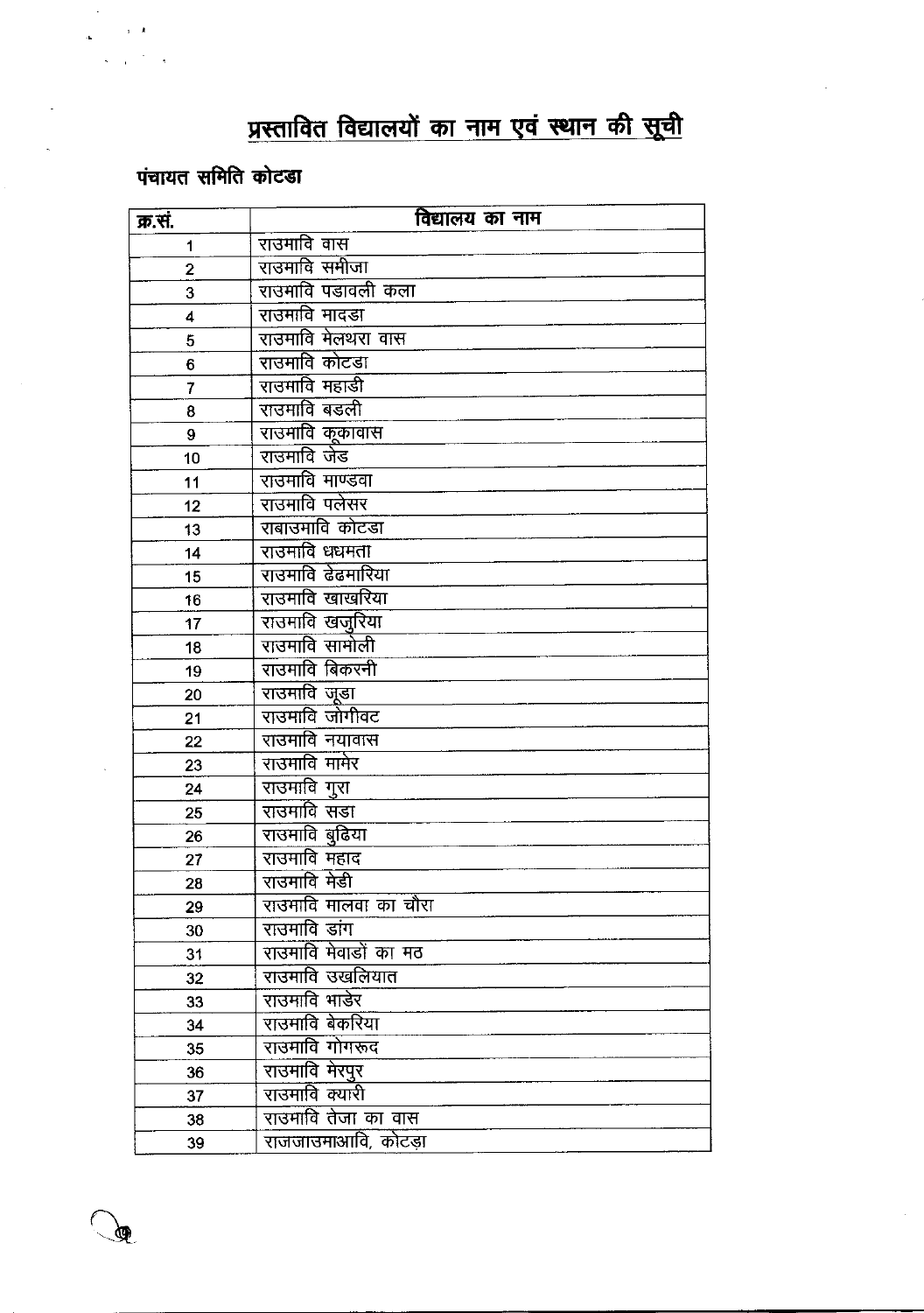राजकीय उच्च माध्यमिक विद्यालयो में ऑडियो-विडियो के माध्यम से शिक्षा हेतु अध्ययन सामग्री आपूर्ति किए जाने की निविदा से संबंधित विशिष्ट शर्ते व नियम :-

1. केवल संक्षम सेवा प्रदायगी ही निविदा भरने के योग्य होगें।

- 2.अ. निविदा का मुल्यांकन प्रति यूनिट जिसमें राजकीय उच्च माध्यमिक विद्यालयो में ऑडियो-विडियो के माध्यम से शिक्षा हेतु अध्ययन सामग्री जहां आपूर्ति की जानी है, उस विद्यालय के कर्मी को सूपूदर्गी तक एवं उस पर होने वाला समस्त व्यय भार सम्मिलित होगा।
- 2.ब. सफल निविदादाता को आपूर्ति आदेश दिये जाने के समय लागु पाठ्यकृम के अनुसार आपूर्ति करनी होगी अर्थात अध्ययन सामग्री का वर्तमान पाठ्यकृम एवं आपूर्ति किये जाने वाला पाठ्यकूम भिन्न हो सकते है।
- 3. सफल निविदादाता को आदेश दिनांक से दो दिवस में अनुमोदित राशि का 5 प्रतिशत राशि धरोहर राशि के रूप में कार्यालय में जमा करवानी होंगी तथा प्रारूप 17 में 1000 रू मूल्य के नॉन ज्यूडिशियन स्टाम्प पेपर पर निर्धारित प्रपत्र में एक करार पत्र निष्पादित करना होगा।
- 4. संविदाकार द्वारा सेवा प्रदाय में दोषी पाए जाने अथवा किसी भी कार्य में असफल पाये जाने पर जमा धरोहर राशि जब्त कर ली जायेगी एवं किसी भी प्रकार का पुनः भुगतान नहीं किया जायेगा।
- 5. भुगतानः-
	- (अ) किसी भी प्रकार का अग्रिम भुगतान नही किया जावेगा।
	- (ब) राजकीय उच्च माध्यमिक विद्यालयो में ऑडियो–विडियो के माध्यम से शिक्षा हेतु अध्ययन सामग्री आपूर्ति पश्चात संबंधित विद्यालय द्वारा संतोषप्रद होने का प्रमाण पत्र जारी किये जाने के बाद ही कार्यालय द्वारा सामग्री आपूर्ति का भुगतान नियमानुसार किया जावेगा। विलम्ब से भुगतान पर किसी प्रकार का ब्याज देय नहीं होगा।
	- (स) विवादास्पद मामलों में संविदाकार को देय राशि का 25 प्रतिशत भुगतान को रोका जाकर शेष राशि का भुगतान किया जायेगा तथा उस विवाद का निपटारा हो जाने पर रोकी गई राशि का भुगतान कर दिया जाएगा।
	- (द) प्रस्तुत बिलों से नियमानुसार आयकर कटौती की जायेगी।
	- (य) सन्तोषजनक आपूर्ति, स्थापना एवं प्रशिक्षण नहीं होने पर किसी भी प्रकार का भुगतान देय नहीं होगा
	- 6. यदि आपूर्ति के निर्वचन (Interpretation) आशय या आपूर्ति की शर्तो के उल्लघंन के सम्बन्ध में कोई विवाद उत्पन्न होता है तो पक्षकारों द्वारा मामलों को आयुक्त, जनजाति क्षेत्रीय विकास विभाग उदयपुर को भेजा जाएगा जो उस विवाद के लिए एकमात्र मध्यस्थ (सोल आर्बिट्रटर) के रूप में सम्बद्ध होगा तथा उसका निर्णय अन्तिम होगा।
	- समस्त विधिक कार्यवाही का न्याय क्षेत्र उदयपुर होगा।  $7.$
	- किसी भी निविदा दरो को स्वीकार /अस्वीकार करने का पूर्ण अधिकार क्रय 8. समिति का होगा।
	- 9. निविदाकार की ओर से लगाई गई कोई भी शर्त मान्य नहीं होगी।
	- 10. अनुबन्ध की अवधि में किसी प्रकार की मूल्य वृद्धि का निविदा की दरों पर कोई प्रभाव नहीं पड़ेगा अर्थात किसी भी प्रकार का अंतिरिक्त शुल्क देय नहीं होगा।

 $\mathfrak{B}$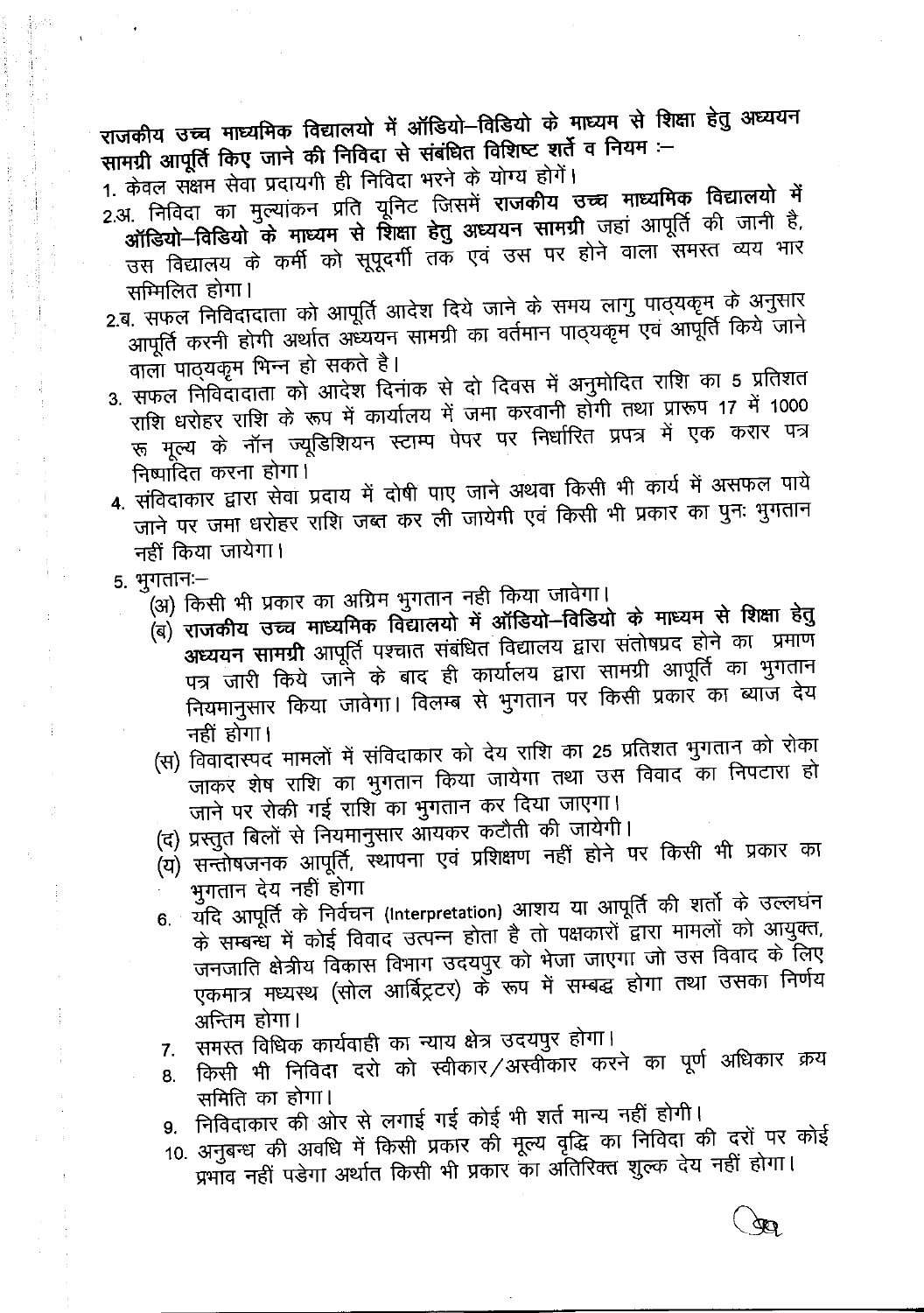- 11. स्थापित करने वाले विद्यालयों के स्थान में परिवर्तन विभाग द्वारा किया जा सकेगा। इसमें निविदाकार को कोई आपत्ति नहीं होगी एवं कार्यालय द्वारा बताये अनुसार नवीन स्थान पर ही आपूर्ति, स्थापना एवं प्रशिक्षण देना होगा।
- 12. अनुबन्ध की शर्तों, नियमों के अर्थ व आशय पर विभाग का निर्णय मान्य होगा।
- 13. उपकरण की स्थापना एवं प्रशिक्षण पूर्ण होने तक किसी प्रकार की हानि/चोरी होती है तो कानूनी कार्यवाही के लिए विभाग जिम्मेदार नहीं होगा।
- 14. निर्धारित समय सीमा में पूर्व निर्धारित स्थानों पर उपकरण आपूर्ति, स्थापना एवं प्रशिक्षण कार्यकम पूर्ण करना होगा।
- 15. सामान्य वित्त्तीय एवं लेखा नियम तथा राजस्थान उपापमन अधिनियम के समस्त नियम तथा समय-समय पर राज्य सरकार द्वारा जारी परिपत्र इस निविदा / अनुबन्ध पर प्रभावी होगें।
- 16. यदि फर्म सेवाकर के दायरे में आती है तो सेवाकर की राशि स्वंय के स्तर से संबंधित मद में जमा करानी होगी तथा चालान की प्रति कार्यालय में प्रस्तुत करनी होगी ।

निविदादाता के हस्ताक्षर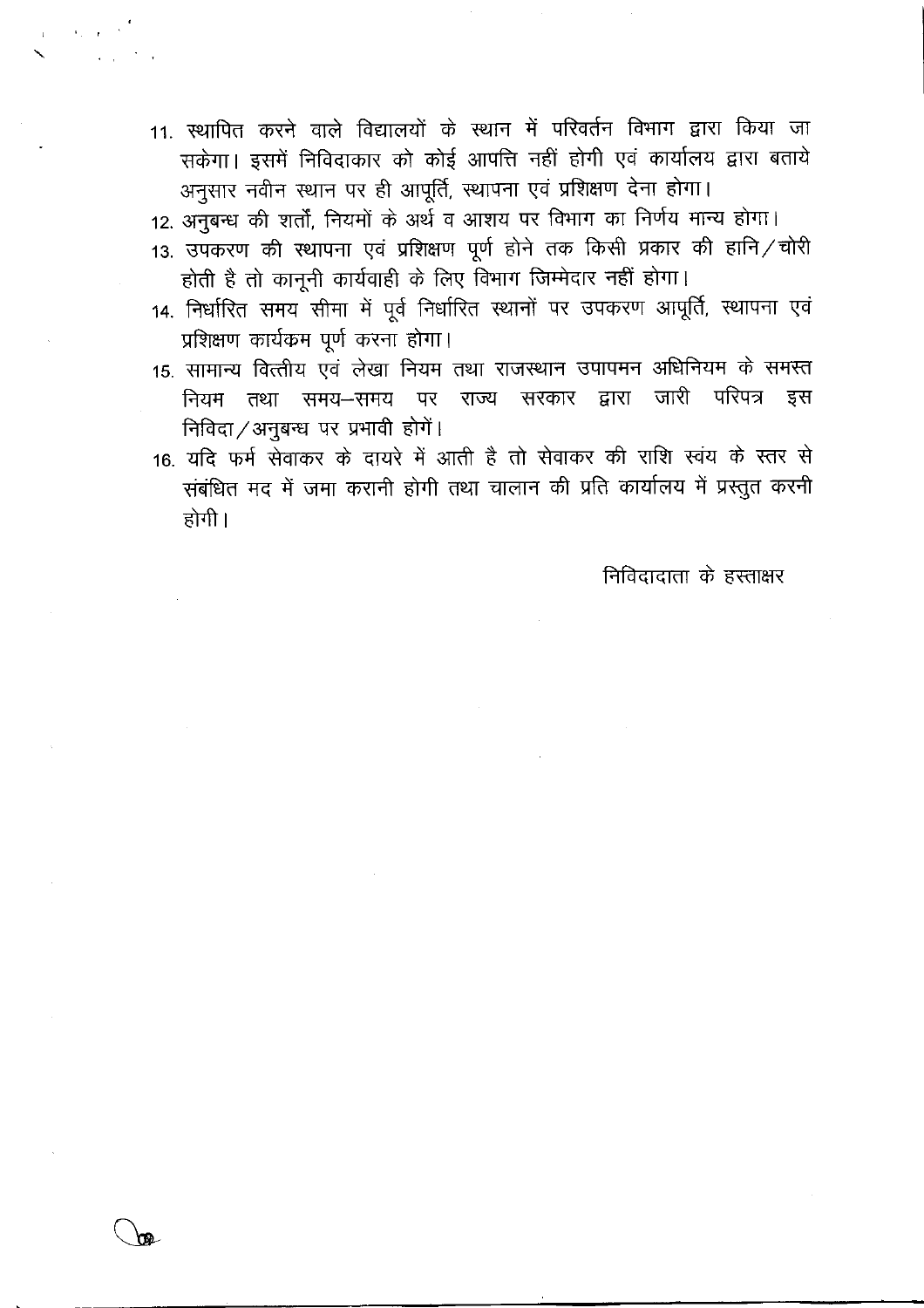#### $SR FORM - 16$

## CONDITIONS OF TENDER AND CONTRACT FOR OPEN TENDER (See Rule 68)

Note: Tenders should read these conditions carefully and comply strictly while sending their tenders.

1. Tenders must be enclosed in a properly sealed envelope according to the directions given in the tender notice.

2. "Tenders by bona-fide dealers:" Tenders shall be given only by bona-fide dealers in the goods. They shall, therefore, furnish a declaration in the SR FORMS 11.

3. (i) Any change in the constitution of the firm, etc., shall be notified forthwith by the contractor in writing to the purchase officer and such change shall not relive any former member of the firm, etc., from any liability under the contract.

(ii) No new partner/partners shall be accept in the firm by the contractor in respect of the contract unless he/they agree to avoid by all its terms, conditions and deposit with the purchase officer a written agreement to this effect. The contractors receipt for acknowledgement or that of any partners subsequently accepted as above shall bind all of them and will be sufficient discharge for any of the purpose of the contract.

4. Sales Tax Registration and Clearance Certificate : No Dealer who is not registered under the Sales Tax Act prevalent in the State where his business is located shall tender. The Sales Tax Registration Number should be quoted and a sales tax clearance certificate from the Commercial Taxes Officer of the Circle concerned shall be submitted without which the tender is liable to rejection.

5. [Income Tax Clearance Certificate : Tenderers will have to submit an Income Tax Clearance Certificate from the Income Tax Officer of the circle concerned along with the tenders without which tender may not be considered.]

6. Tender forms shall be filled in ink or typed. No tender filled in pencil shall be considered. The tenderer shall sign the tender form at each page and at the end in token of acceptance of all the terms and conditions of the tender.

7. Rate shall be written both in words and figures. There should not be errors and/or over-writings, corrections if any, should be made clearly and initialled with dates. The rates should mention element of the Rajasthan State Sales Tax and Central Sales Tax separately.

8. All rates quoted must be FOR destination and should include all incidental charges except octroi, Central/Rajasthan Sales Tax which should be shown separately. In case of local supplies the rates should include all taxes, etc., and no cartage or transportation charges will be paid by the Government and the delivery of the goods shall be given a: the premises of Purchase Officer. Goods to be purchased are for the purpose of official use, hence octrol is not payable. The rates, therefore, should be exclusive of octroi, and local tax, in case goods to be purchased are for the purpose of resale or use as manufacture of any goods for sale, the rates shall be inclusive of octroi and local tax. In the former case, a certificate in the prescribed form will be furnished along with the supply order.

9. (i) Comparison of Rates : In comparing the rates tendered by firms outside Rajasthan and those in Rajasthan but not entitled to Price Preference under the Rules, the element 

1. Deleted as per Circular No. 5/2003 dated 17.5.2003.

of Rajasthan Sales Tax shall be excluded whereas that of Central Sales Tax shall included.

(ii) While comparing the rates in respect of firms within Rajasthan the element of Rajasthan Sales Tax shall be included.

10. Price Preference: 1[Price preference/preference will be given to the goods produced or manufactured by Industries of Rajasthan over goods produced or manufactured by Industries outside Rajasthan as per Purchase of Stores (Preference to Industries of Rajasthan) Rules, 1995.) 1

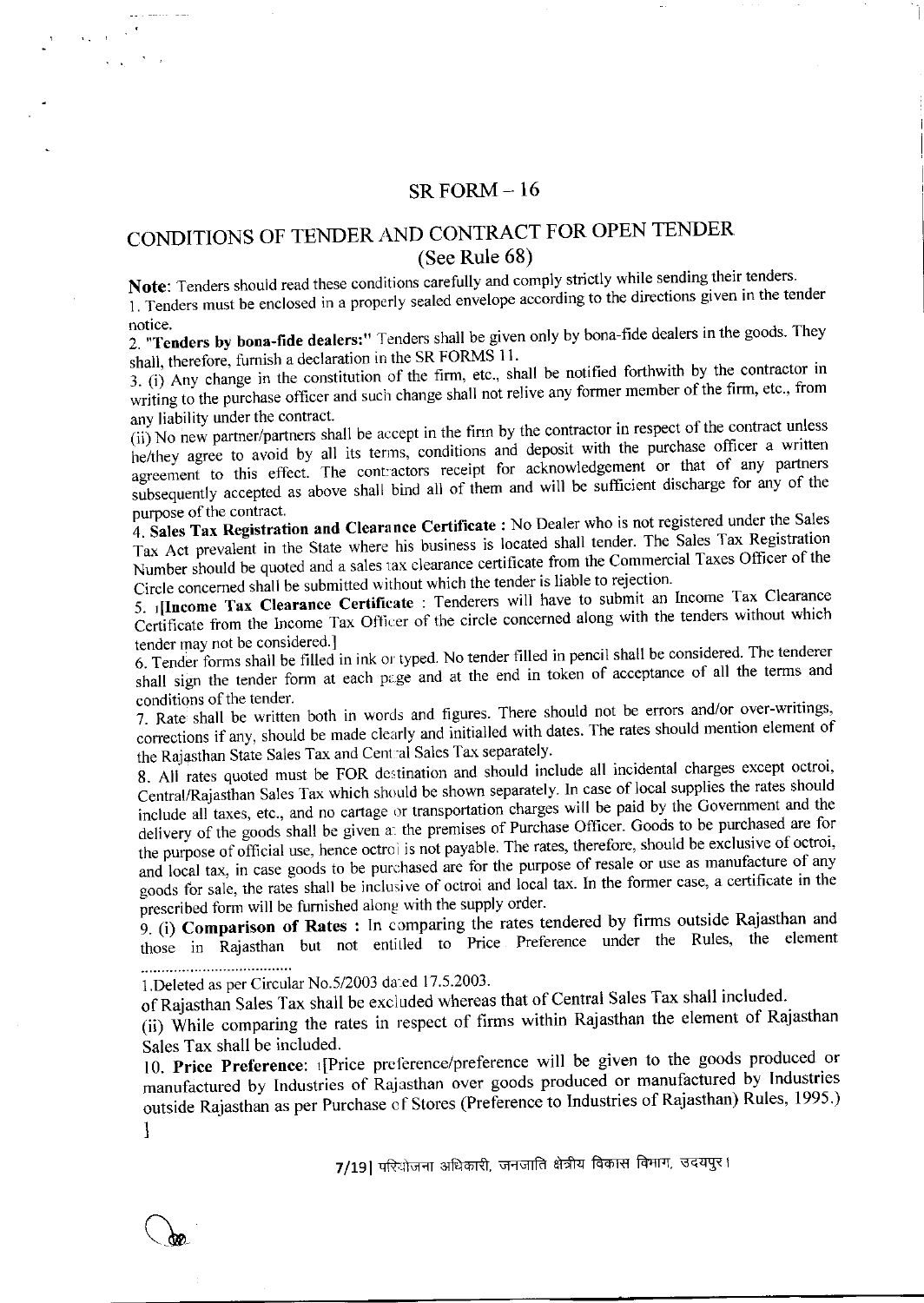11. Validity: Tenders shall be valid for a period of three months from the date of opening of Tender.

12. The approved supplier shall be deemed to have carefully examined the conditions, specifications, size, make and drawings, etc., of the goods to be supplied. If he has any doubts as to the meaning of any portion of these conditions or of the specification, drawing, etc., he shall, before signing the contract, refer the same to the Purchase Officer and get clarifications.

13. The contractor shall not assign or sub-let his contract or any substantial part thereof to any other agency.

#### 14. Specifications:

 $\ddot{\phantom{a}}$ 

(i) All article supplied shall strictly conform to the specifications, trade mark laid down in the tender form and wherever articles have been required according to ISI specifications, those articles should conform strictly to those specifications and should bear such marks.

(ii) The supply of articles marked with asterisk/at serial number.........., shall in addition, conform strictly to the approved samples and in case of other material where there are no standard or approved samples, the supplier shall be of the very best quality and description. The decision of the Purchase Officer/Purchase Committee whether the articles supplied conform to the specifications and are in accordance with the samples, if any, shall be final and binding on the tenderers.

(iii) Warranty/Guarantee clause : The tenderer would give guarantee that the goods/ stores/articles would continue to conform to the description and quality as specified for a period of........ days/months from the date of delivery of the said goods/ stores/articles to be purchased and that notwithstanding the fact that the purchaser may have inspected and/or approved the said the said goods/stores/articles, if during the aforesaid period of.......days/months, goods/stores/articles be discovered not to conform to the description and quality aforesaid or have determined (and the decision of the Purchase Officer in that behalf will be final and conclusive), the purchaser will be entitled to reject the said goods stores/articles or such portion thereof as may be discovered not to conform to the said description and 1. Substituted vide Circular No. 19/96 dated 1.7.1996. quality, on such rejection the goods/articles/stores will be at the seller's risk and all the provisions relating to rejection of goods, etc., shall apply. The tenderer shall if so called upon to do, replace the goods, etc., or such portion thereof as is rejection by the Purchase Officer, otherwise the tenderer shall pay such damage as may arise by reason of the breach of the condition herein contained. Nothing herein contained shall prejudice any other right of the Purchase Officer in that behalf under this contract or otherwise.

(iv) In case of machinery and equipment also, guarantee will be given as mentioned in clause (iii) above and the tenderer shall during the guarantee period replace the parts if any and remove any manufacturing defect if found during the above period so as to make machinery and equipments operative. The tenderer shall also replace machinery and equipments in case it is found defective which cannot be put to operation due to manufacturing defect, etc.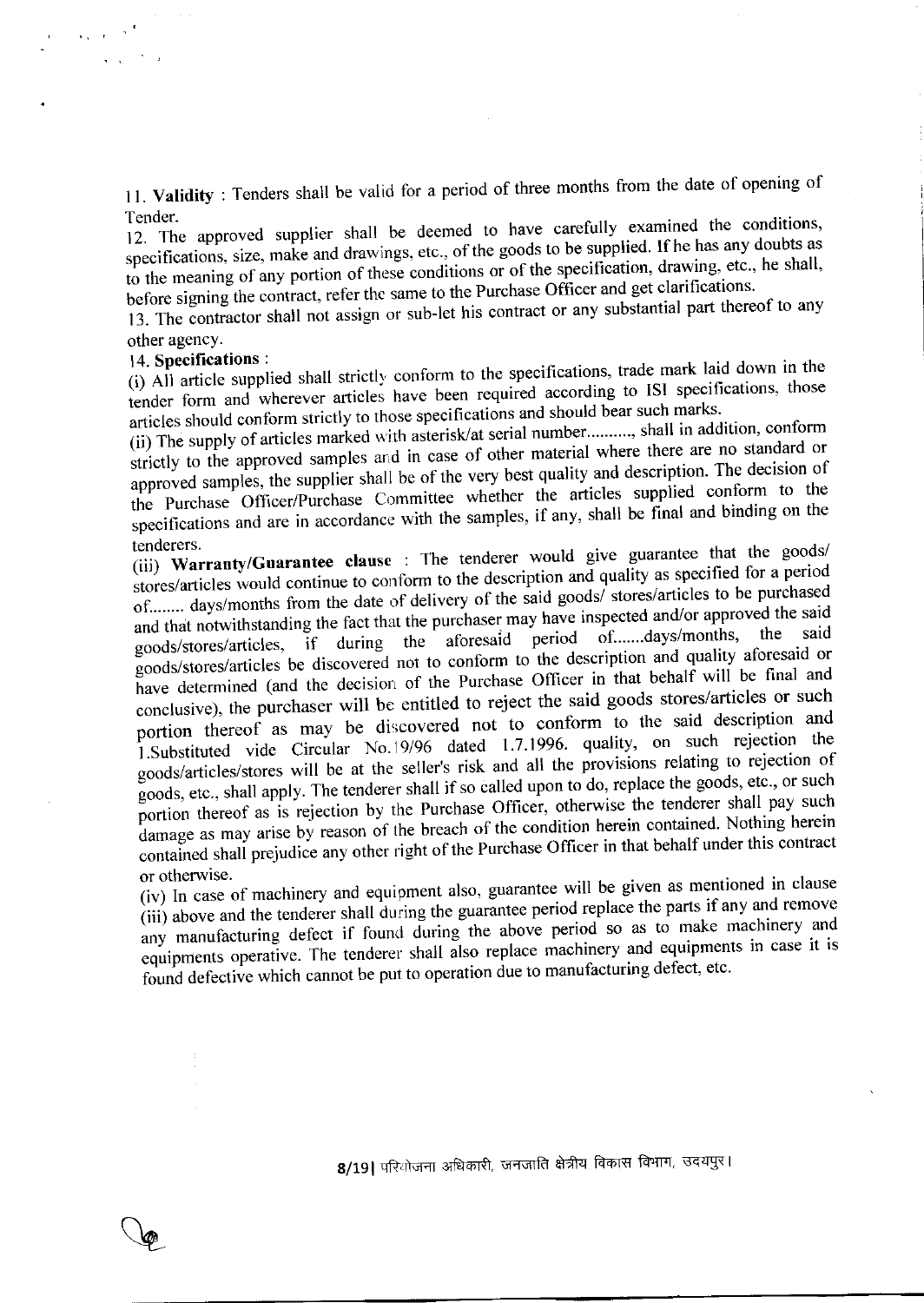(v) In case of machinery and equipment specified by the Purchase Officer the tenderer shall be responsible for carrying out annual maintenance and repairs on the terms and conditions as may be agreed. The tender shall also be responsible to ensure adequate regular supply of spare parts needed for a specific type of machinery and equipments whether under their annual maintenance and repairs rate contract or otherwise. In case of change of model he will give sufficient notice to the Purchase Officer who may like to purchase spare parts from them to maintain the machinery and equipments in perfect condition.

#### 15. Inspection:

 $\mathcal{L}$ 

(a) The Purchase Officer or his duly authorised representative shall at all reasonable time have access to the suppliers premises and shall have the power at all reasonable time to inspect and examine the materials and workmanship of the goods/equipment/machineries during manufacturing process or afterwards as may be decided.

(b) The tenderer shall furnish complete address of the premises of his office, godown and workshop where inspection can be made together with name and address of the person who is to be contacted for the purpose. In case of those dealers who have newly entered in business, a letter of introduction from their bankers will be necessary.

16. Samples : Tenders for articles marked within the schedule shall be accompanied by two set of samples of the articles tendered properly packed. Such samples if submitted personally will be received in the office. A receipt will be given for each samples by the officer receiving the samples. Samples if sent by train, etc., should be despatched freight paid and the R/R or G.R. should be sent under a separate registered cover. Samples for catering/food items should be given in a plastic box or in polythens bags at the cost of the tenderer.

17. Each sample shall be marked suitably either by written on the sample or on a slip or durable paper securely fastened to the sample, the name of the tenderer and serial number of the item, of which it is a sample in the schedule.

18. Approved samples would be retained free of cost upto the period of six moknths after the expiry of the contract. The Government shall not be responsible for any damage, wear and tear or loss during testing, examination, etc., during the period these samples are retained. The Sample shall be collected by the tenderer on the expiry of stipulated period. The Government shall in no way make arrangements to return the samples. The samples uncollected within 9 months after expiry of contract shall be forfeited by the Government and no claim for their cost, etc., shall be entertained.

19. Samples not approved shall be collected by the unsuccessful tenderer. The Government will not be responsible for any damage, wear and tear, or loss during testing, examination, etc., during the period these samples are retained. The uncollected samples shall be forfeited and no claim for their cost, etc., shall be entertained.

20. Supplies when received shall be subject to inspection to ensure whether they conform to the specifications or with the approved samples. Where necessary or prescribed or practical, tests shall be carried out in Government laboratories, reputed testing house like Sri Ram Testing House, New Delhi and the like and the supplies will be accepted only where the articles conform to the standard of prescribed specifications as a result of such tests.

21. Drawl of Samples: In case of tests, samples shall be drawn in four sets in the presence of tenderer or his authorised representative and properly sealed in their presence. Once such set shall be given to them, one or two will be sent to the laboratories and/or testing house and the third or fourth will be retained in the office for reference and record.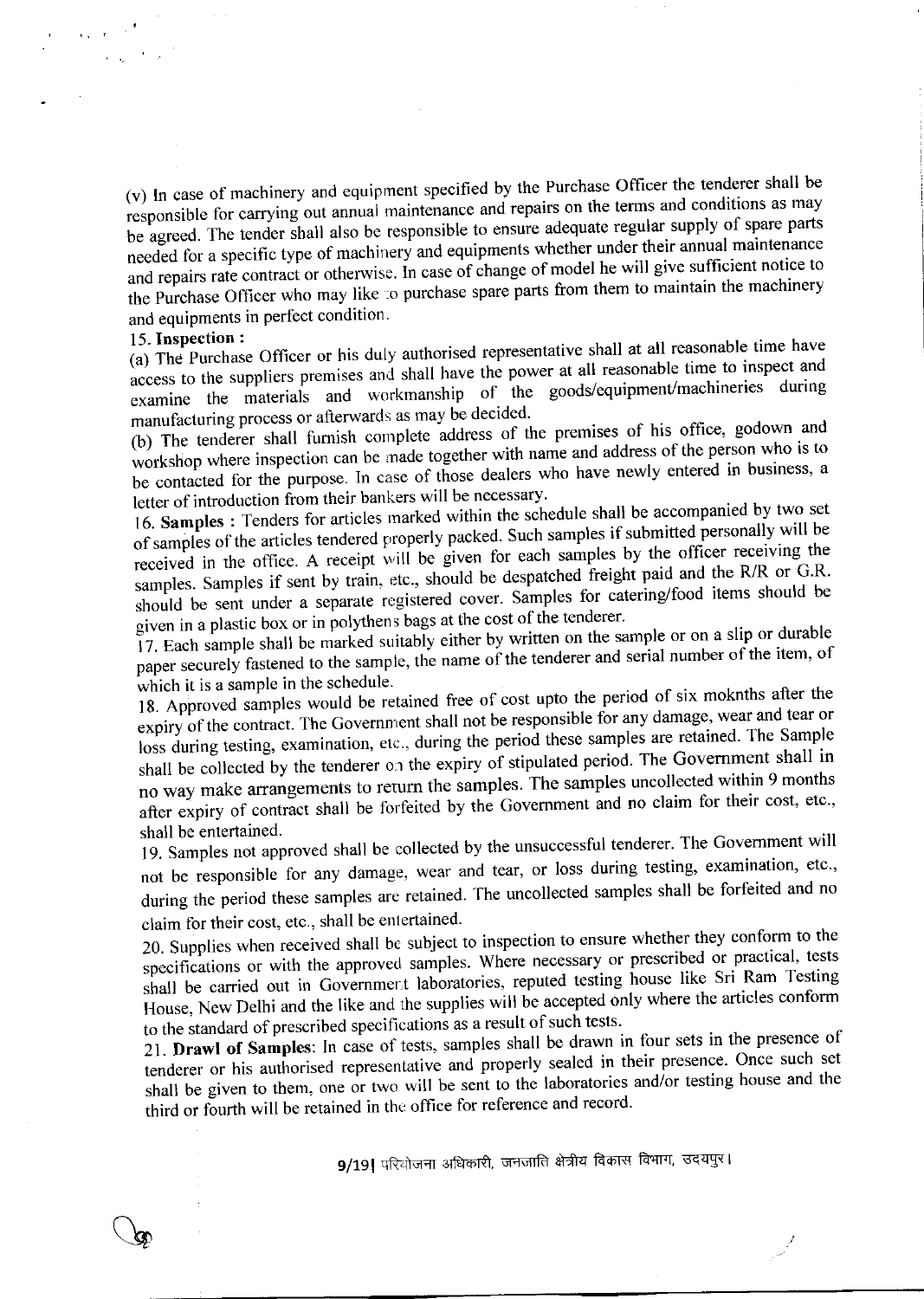22. Testing charges : Testing charges shall be borne by the Government. In case urgent testing is desired to be arranged by the tenderer or in case of test results showing that supplies are not upto the prescribed standards or specifications, the testing charges shall be payable by the trenderer.

#### 23. Rejection:

 $\sim$   $\sim$ 

(i) Articles not approved during inspection or testing shall be rejcted and will have to be replaced by the tenderer at his own cost within the time fixed by the Purchase Officer.

(ii) If, however, due to exigencies of Government work, such replacement either in whole or in part, is not considered feasible, the Purchase Officer after giving an opportunity to the tenderer of being heard, shall for reasons to be recorded, deduct a suitable amount from the approved rates. The deduction so made shall be final.

24. The rejected articles shall be removed by the tenderer within 15 days of intimation of rejection, after which Purchase Officer shall not be responsible for any loss, shortage or damage and shall have the right to dispose of such articles as he thinks fit, at the tenderer's risk and on his account.

25. The tenderer shall be responsible for the proper packing so as to avoid damage under normal conditions of transport by sea, rail and road or air and delivery of the material in good condition to the consignee at destination. In the event of any loss, damage, breakage or leakage or any shortage the tenderer shall be liable to make good such loss and shortage found at the checking/inspection of the materials by the consignee. No extra cost on such account shall be admissible.

26. The contract for the supply, can be repudiated at any time by the Purchase Officer, if the supplies are not made to his satisfaction after giving an opportunity to the tenderer of being heard and recording of the reasons for repudiation.

27. Direct or indirect convassing on the part of the tenderer or his representative will be a disqualification.

28. (i) Delivery period: The tenderer whose tender is accepted shall arrange supplies within a 

S.No. Items Quantity Delivery period

(ii) Extent of quantity - Repeat orders : If the orders are placed in excess of the quantities shown in tender the notice, the tenderer shall be bound to meet the required supply. Repeat orders may also be placed on the rate and conditions given in the tender provided that the repeat orders are up to 50% of the quantity originally purchased and the period is not more than one month from the date of expiry of last supply. If the tenderer fails to do so, the Purchase Officer shall be fee to arrange for the balance supply by limited tender or otherwise and the extra cost incurred shall be recoverable from the tenderer. (iii) If the Purchase Officer does not purchase any of the tendered articles or purchases less than the quantity indicated in the tender form, the tenderer shall not be entitled to claim any compensation.

#### 29. Earnest Money:

(a) Tender shall be accompanied by an earnest money of Rs...... without which tenders will not be considered. The amount should be deposited in either of the following forms in favour of .....................

(i) Cash through treasury challan deposited under head "8443-Civil Deposits  $-103$  -

#### **Security Deposits".**

(ii) Bank Drafts/Bankers Cheque of the scheduled Bank.

(b) Refund of earnest money : The earnest money of unsuccessful tenderer shall be refunded soon after final acceptance of tender.

1[(c) Partial exemption from earnest money : Firms which are registered with Director of Industries Rajasthan, shall furnish the amount of earnest money in respect of items for which they are registered as uch subject to their furnishing registration certificate in original or Photostat copy or a copy thereof duly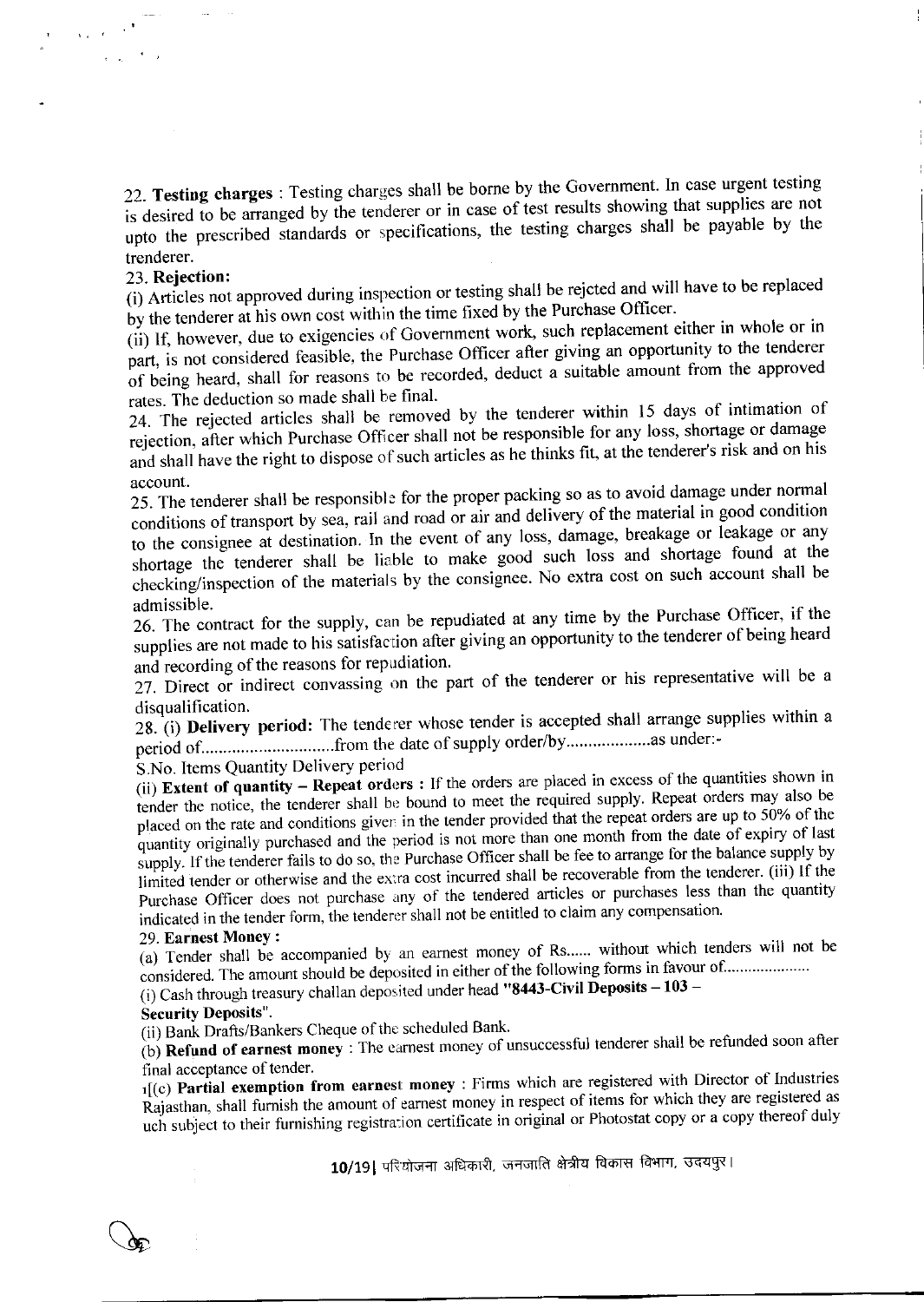ttested by any Gazetted Officer 2[deleted] from the Director of Industries Rajasthan, at the rate of 1% of he estimated value of the tender shown in NIT.]

(d) The Central Government and Government of Rajasthan Undertakings need not furnish any amount of earnest money.

(e) The earnest money/security deposit lying with the department/office in respect of other tenders awaiting approval or rejected or on account of contracts being completed will not be adjusted towards earnest money/security money for the fresh tenders. The earnest mokney may however, be taken into consideration in case tenders are re-invited.

30. Forfeiture of earnest mokney : The earnest money will be forfeited in the following cases :

(i) When tenderer withdraws or modified the officer after opening of tender but before acceptance of tender.

(ii) When tenderer does not execute the agreement if any, prescribed within the specified time.

(iii) When the tenderer does not deposit the security money after the supply order is given.

1. Substituted vide Circular No. 19/96 dated 1.7.1996.

2. Deleted words "competence certificate" vide Circular No.27/96 dated 27.8.1996

(iv) When he fails to commence the supply of the items as per supply order within the time prescribed.

## 31. (1) Agreement and security deposit:

 $\sim$ 

(i) Successful tenderer will have to execute an agreement in the Form 17 within a period of 7 days of receipt of order and deposit security equal to 5% of the value of the stores for which tenders are accepted 1[deleted] within 15 days from the date of despatch on which the acceptance of the tender is communicated to him.

(ii) The earnest money deposited at the time of tender will be adjusted towards security amount. The Security amount shall in no case be less than earnest money.

(iii) No interest will be paid by the department on the security money.

(iv) The forms of security money shall be as below :-

(a) Cash/Bank Draft/Bankers Cheque/Receipted copy of challan.

(b) Post office Savings Bank Pass Book duly pledged.

(c) National Savings Certificate, Defence Savings Certificates, Kisan Vikas Patras, or any other script/instrument under National Savings Scheme for promotion of small savings, if the same can be pledged. These certificates shall be accepted at surrender value.

(v) The security money shall be refunded within one month of the final supply of the items as per purchases order in case of one time purchase and two months in case delivery is staggered, after the expiry of contract on satisfactory completion of the same or after the expiry of the period of guarantee if any, whichever is later and after satisfied there are no dues outstanding against the tenderer.

 $2[(2)(i)$  Firms registered with the Director of Industries Rajasthan in respect of stores for which they are registered, subject to their furnishing the registration and prescribed s[deleted] in original form the Director of Industries or a photostat copy of a copy thereof duly attested by any Gazetted Officer, will be partially exempted from earnest money and shall pay security deposit at the rate of 1% of the estimated value of tender.]

(ii) Central Government and Government of Rajasthan's Undertakings will be exempted from furnishing security amount.

(3) Forfeiture of Security Deposit : Security amount in full or part may be forfeited in the following cases :-

(a) When any terms and conditions of the contract is breached.

(b) When the tenderer fails to make complete supply satisfactorily.

(c) Notice of reasonable time will be given in case of forfeiture of security deposit. The decision of the Purchase Officer in this regard shall be final.

(4) The expenses of completing and stamping the agreement shall be paid by the tenderer and the department shall be furnished free of charge with one executed stamped counter part of the agreement.

32. (i) All goods must be sent freight paid through Railways or goods transport. If goods are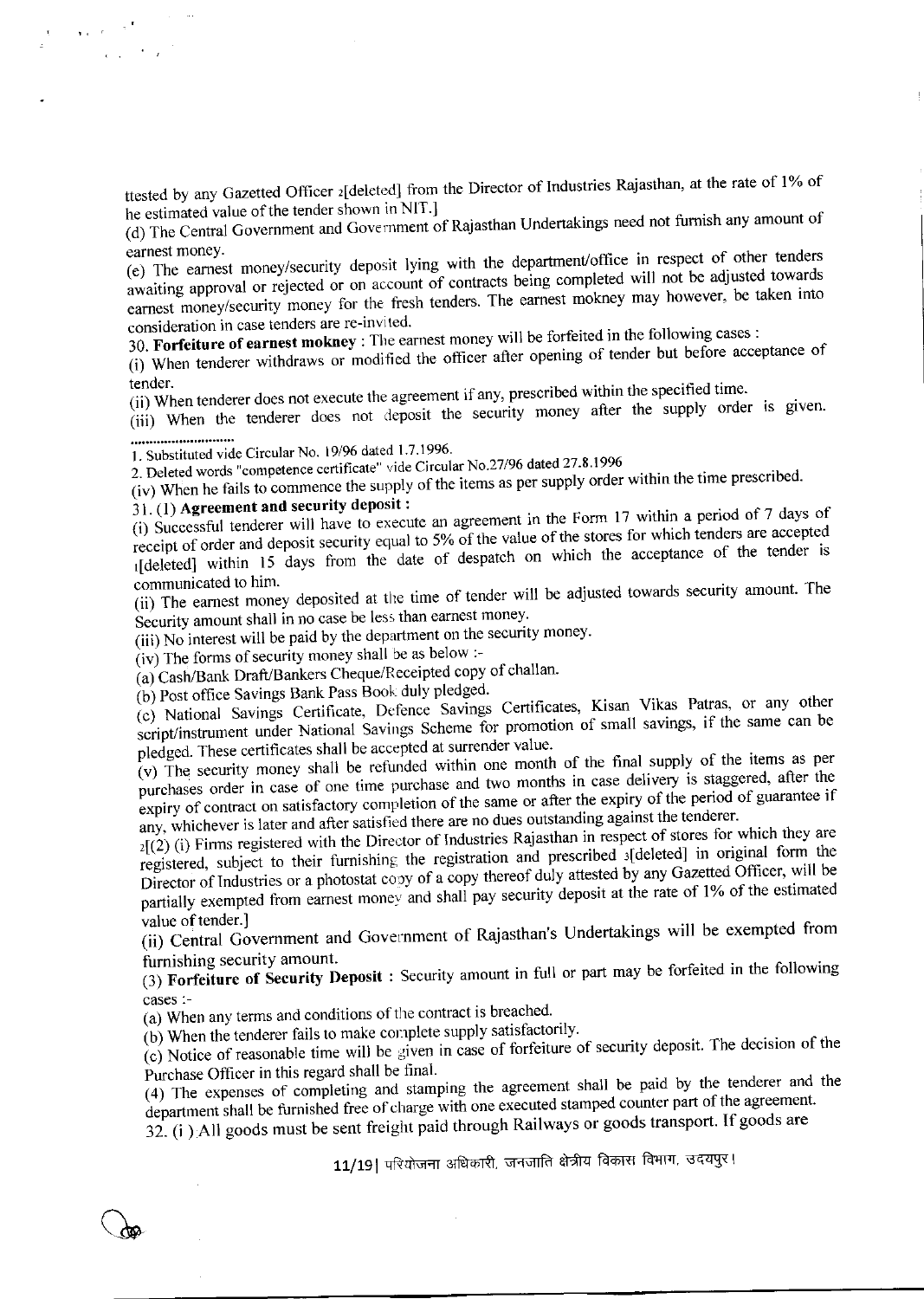1. Substituted vide Circular No. 19/95 dated 28.6.1995 for - "Rs.50,000/-" and deleted the words "subject to the maximum of Rs. 1.00 lac" vide Circular No. 6/96 dated 5.2.1996.

2. Substituted vide Circular No. 27/96 dated 27.8.1996.

3.Deleted words "competence certificate" vide Circular No. 27/96 dated 27.8.1996. sent freight to pay he freight together with departmental charge 5% of the freight will be recovered from the suppliers bill.

(ii) R.R. should be sent under registered cover through Bank only.

 $(v)$  In case supply is desired to be sent by the purchase officer by passenger train, The entire railway freight will be borne by the tenderer.

(vi) Remittance charges on payment made shall be borne by the tenderer.

#### 33. Insurance:

 $\sim 10$ 

(i) The goods will be delivered at the destination godown in perfect condition .the supplier if he so desires, may be insure the valuable goods against loss by theft, destruction or damage, by fire, flood, under exposure to whether or otherwise viz. (war, rebellion, riot, etc.). The insurance charges will be borne by the supplier and State will not be required to pay such charges, if incurred

(ii) The articles may also be got insured at the cost of the Purchaser, if so desired by the Purchaser, in such cases, the insurance should invariably be with Life Insurance Corporation of India or its subsidiaries.

#### 34. Payments:

(i) Advance Payment will not be made except in rare and special cases. In case of advance payment being made, it will be against proof of despatch and to the extent as prescribed in financial powers by rail/reputed goods transport companies, etc., and prior inspection ,if any . The balance if any will be paid on receipt of the consignment in good condition with the certificate to that effect endorsed on the inspection not given to the tenderer.

(ii) Unless otherwise agreed between the parties payment for he delivery of the stores will be made on submission of bill in proper form by the tenderer to the Purchase Officer in accordance with G.F.&A.R all remittance charges will be bore by the tenderer.

(iii) In case of disputed items, 10 to 25% of the amount shall be with held and will be paid on settlement of the dispute.

(iv) Payment in case of those goods which need testing shall be made only when such tests have been carried out, test results received conforming to the prescribed specification.

35.(i) The time specified for delivery in the tender form shall be deemed to be the essence of the contract and the successful tenderer shall arrange supplies within the period on receipt of the firm order from the Purchase Officer.

(ii)Liquidated damages : In case of extension in the delivery period with liquidated damages the recovery shall be made on the basis of following percentages of value of Stores with the tenderer has failed to supply :-

(1) (a) delay up to one fourth period of the prescribed delivery period  $2\frac{1}{2}\%$ 

(b) delay exceeding one fouth but not exceeding half of the prescribed period 5%

(c) delay exceeding half but not exceeding three fourth of  $7\frac{1}{2}$ % the prescribed period.

 $(d)$  delay exceeding three fourth of the prescribed period. 10%

(2) Fraction of a day in reckoning period of dalay in supplies shall be eliminated if it is less than half a day.

(3) The maximum amount of liquidated damages shall be 10%

(4) If the supplier requires an extension of time in completion of contractual supply on account of occurance of any hindrance, he shall apply in writing to the authority, which has placed the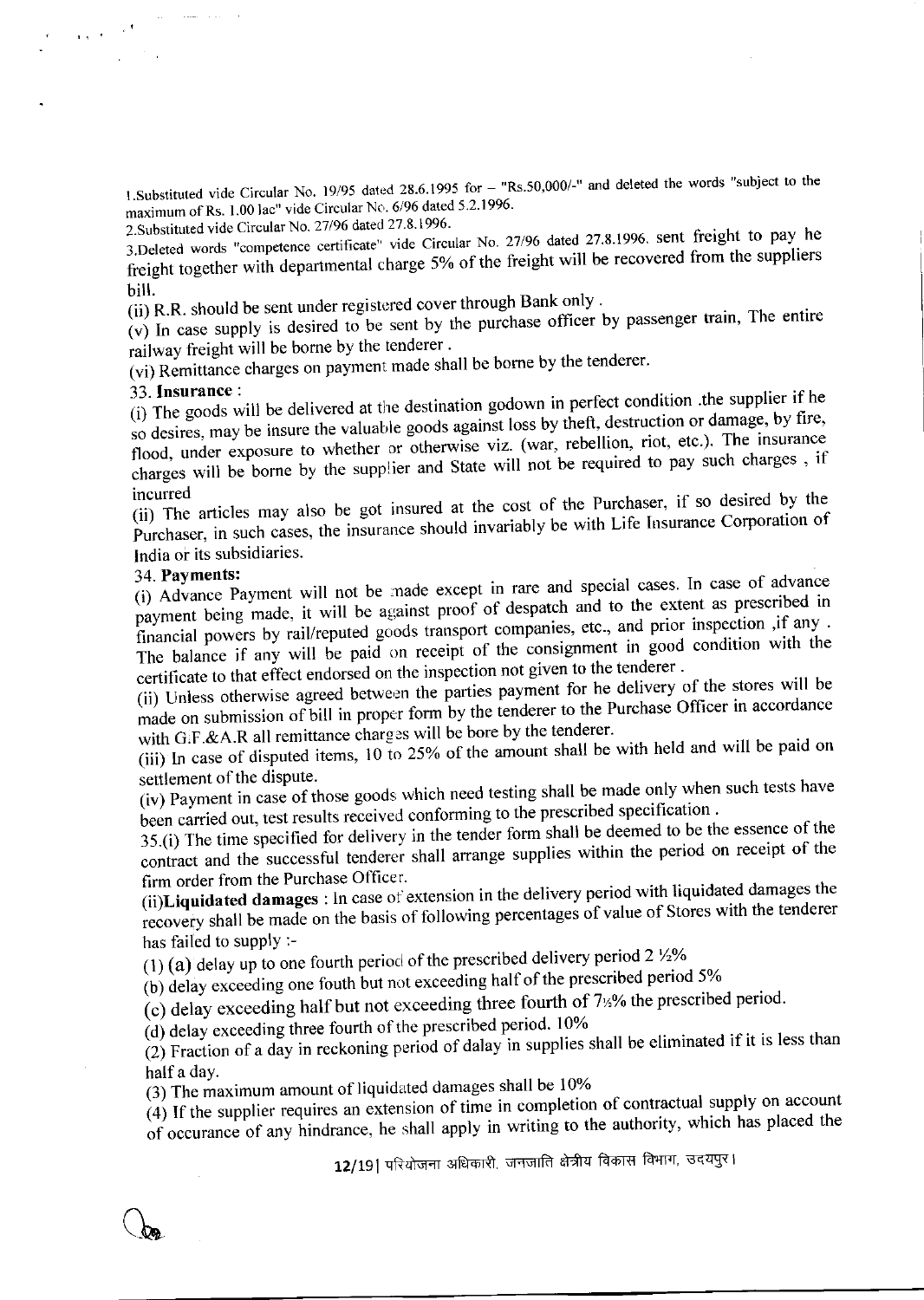supply order, for the same immediately on occurance of the hindrance but not after the stipulated date of completion of supply.

(5) Delivery period may be extended with or without liquidated damages if the delay in the supply of goods is on account of hindrances beyond the control of the tenderer.

36. Recoveries : Recoveries of liquidated damages, short supply, breakage, rejected articles shall ordinary be made from bills. Amount may also be withheld to the extent of short supply, breakages, rejected articles and in case of failure in satisfactory replacement by the supplier alongwith amount of liquidated damages shall be recovered from his dues and security deposit available with the department. In case recovery is not possible recourse will be taken under Rajasthan PDR Act or any other law in force.

37. Tenderers must make their own arrangements to obtain import licence, if necessary.

38. If a tenderer imposes conditions which are in addition to or in conflict with the conditions mentioned herein, his tender is liable to summary rejection. In any case none of such conditions will be deemed to have been accepted unless specifically mentioned in the letter of acceptance of tender issued by the Purchase Officer.

39. The Purchase Officer reserves the right to accept any tender not necessarily the lowest, reject any tender without assigning any reasons and accept tender for all or anyone or more of the articles for which tenderer has been given or distribute items of stores to more than one firm/supplier.

40. The tenderer shall furnish the following documents at the time of execution of agreement:-

(i) Attested copy of Partnership Deed in case of Partnership Firms.

(ii) Registration Number and year of registration in case partnership firm is registered with Registrar of Firms.

(iii) Address of residence and office, telephone numbers in case of sole Proprietorship.

(iv) Registration issued by Registrar of Companies in case of Company.

41. If any dispute arise out of the contract with regard to the interpretation, meaning and breach of the terms of the contract, the matter shall be referred to by the Parties to the Head of the Department who will appoint his senior most deputy as the Sole Arbitrator of the dispute who will not be related to this contract and whose decision shall be final.

42. All legal proceedings, if necessary arise to institute may by any of the parties (Government of Contractor) shall have to be lodged in courts situated in Rajasthan and not elsewhere.

#### **Signature of tenderer.**

 $\sqrt{2}$  ,  $\sqrt{2}$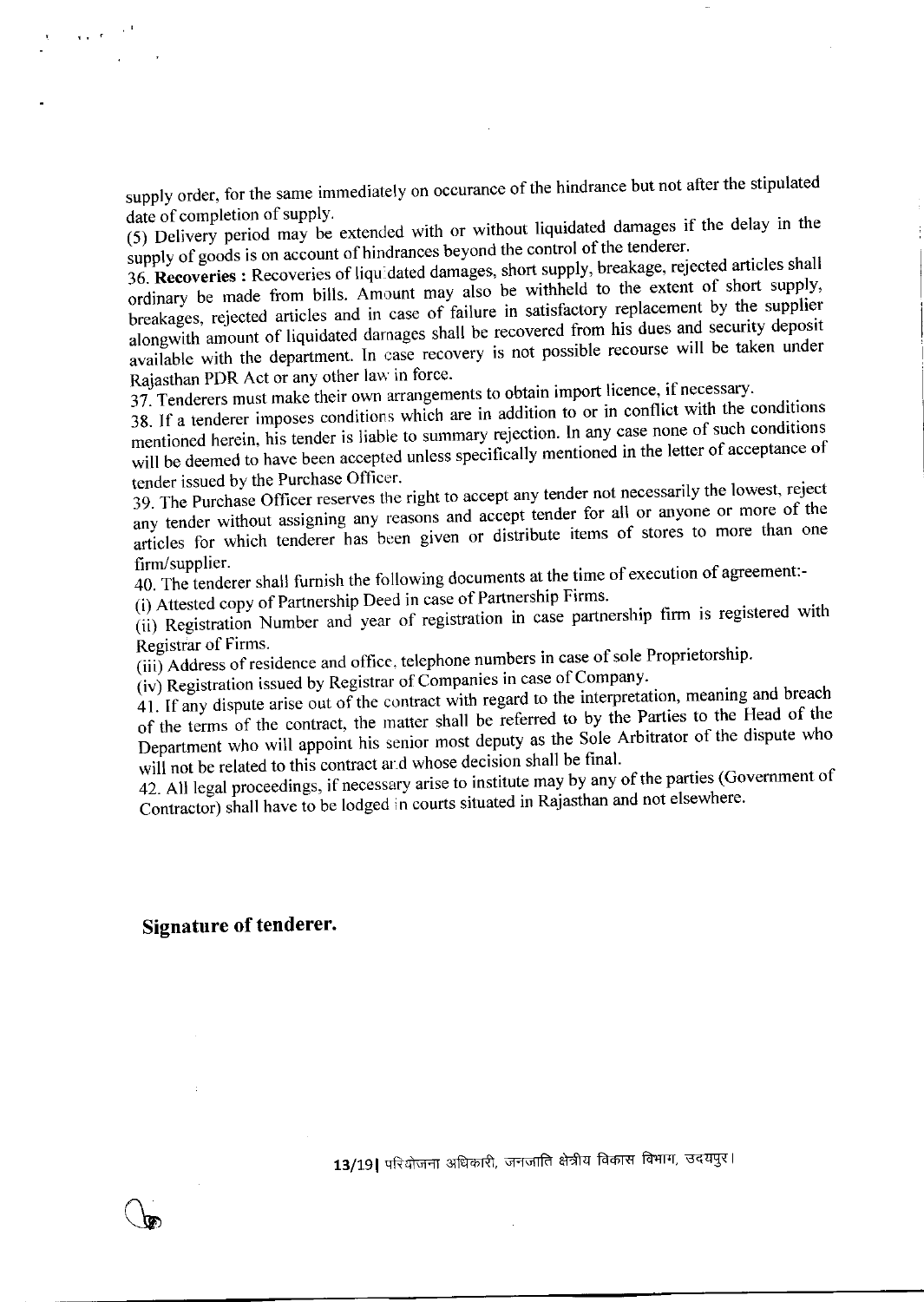## Annexure A : Compliance with the Code of Integrity and No **Conflict of Interest**

Any person participating in a procurement process shall -

- not offer any bribe, reward or gift or any material benefit either directly or indirectly in  $(a)$ exchange for an unfair advantage in procurement process or to otherwise influence the procurement process;
- not misrepresent or omit that misleads or attempts to mislead so as to obtain a financial (b) or other benefit or avoid an obligation;
- not indulge in any collusion, Bid rigging or anti-competitive behavior to impair the  $(c)$ transparency, fairness and progress of the procurement process;
- not misuse any information shared between the procuring Entity and the Bidders with  $(d)$ an intent to gain unfair advantage in the procurement process;
- not indulge in any coercion including impairing or harming or threatening to do the  $(e)$ same, directly or indirectly, to any party or to its property to influence the procurement process;
- not obstruct any investigation or audit of a procurement process;  $f \cap$
- disclose conflict of interest, if any; and  $(g)$
- disclose any previous transgressions with any Entity in India or any other country  $(h)$ during the last three years or any debarment by any other procuring entity.

#### Conflict of Interest:-

The Bidder participating in a bidding process must not have a Conflict of Interest.

A Conflict of Interest is considered to be a situation in which a party has interests that could improperly influence that party's performance of official duties or responsibilities, contractual obligations, or compliance with applicable laws and regulations.

i. A Bidder may be considered to be in Conflict of Interest with one or more parties in a bidding process if, including but not limited to:

a. have controlling partners/ shareholders in common; or

- b. receive or have received any direct or indirect subsidy from any of them, or
- c. have the same legal representative for purposes of the Bid; or
- d. have a relationship with each other, directly or through common third parties, that puts them in a position to have access to information about or influence on the Bid of another Bidder, or influence the decisions of the Procuring Entity regarding the bidding process; or
- e. the Bidder participates in more than one Bid in a bidding process. Participation by a Bidder in more than one Bid will result in the disqualification of all Bids in which the Bidder is involved. However, this does not limit the inclusion of the same subcontractor, not otherwise participating as a Bidder, in more than one Bid; or
- the Bidder or any of its affiliates participated as a consultant in the preparation of the design or technical specifications of the Goods, Works or Services that are the subject of the Bid; or
- Bidder or any of its affiliates has been hired (or is proposed to be hired) by the ġ. Procuring Entity as engineer-in-charge/ consultant for the contract.

Doc1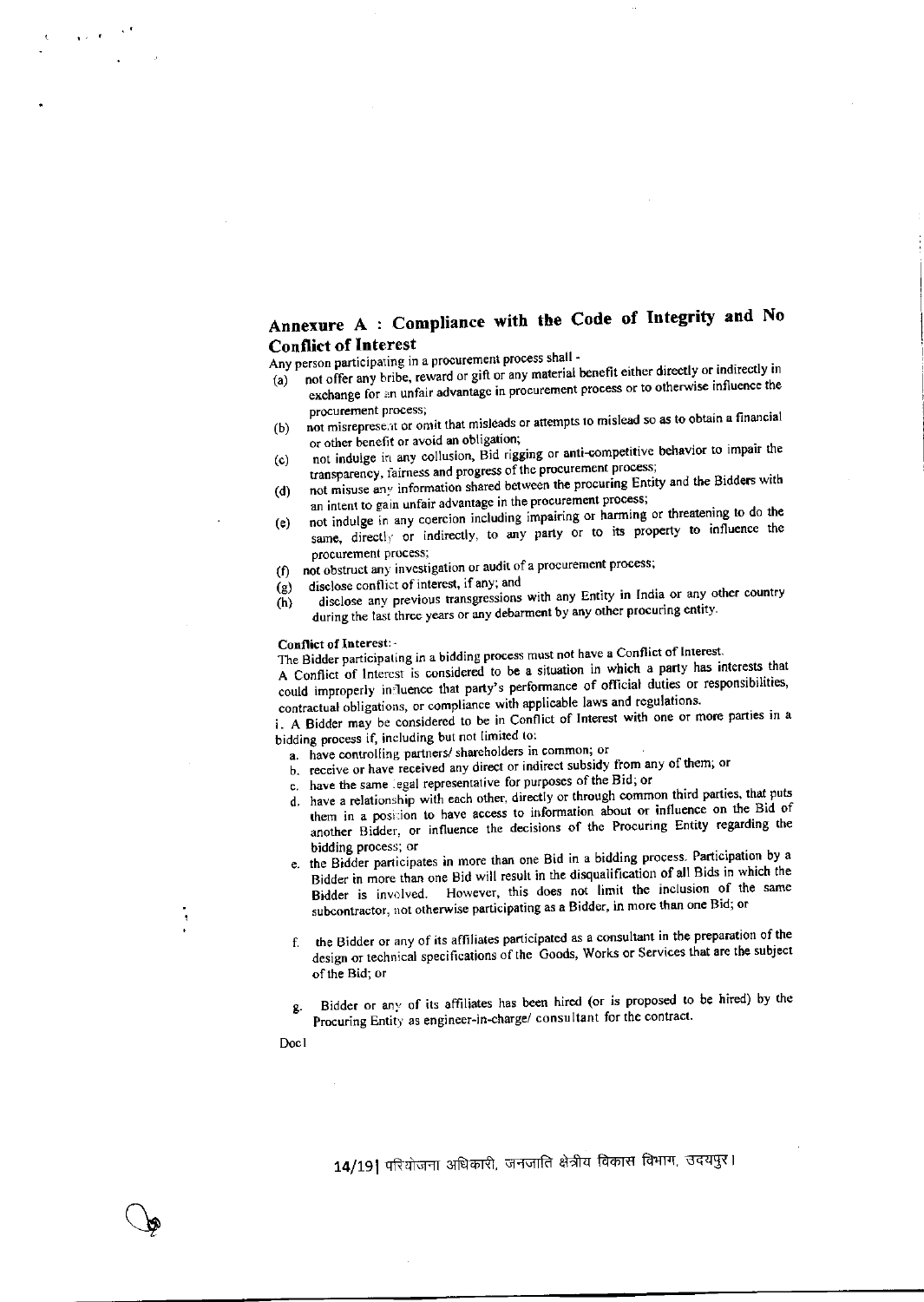# Annexure B : Declaration by the Bidder regarding Qualifications

#### Declaration by the Bidder

In relation to my/our Bid submitted to .............................. for procurement of Dated............... I/we hereby declare under Section 7 of Rajasthan Transparency in Public Procurement Act, 2012, that:

- 1. I/we possess the necessary professional, technical, financial and managerial resources and competence required by the Bidding Document issued by the Procuring Entity;
- 2. I/we have fulfilled my/our obligation to pay such of the taxes payable to the Union and the State Government or any local authority as specified in the Bidding Document;
- 3. I/we are not insolvent, in receivership, bankrupt or being wound up, not have my/our affairs administered by a court or a judicial officer, not have my/our business activities suspended and not the subject of legal proceedings for any of the foregoing reasons;
- 4. I/we do not have, and our directors and officers not have, been convicted of any criminal offence related to my/our professional conduct or the making of false statements or misrepresentations as to my/our qualifications to enter into a procurement contract within a period of three years preceding the commencement of this procurement process, or not have been otherwise disqualified pursuant to debarment proceedings;
- I/we do not have a conflict of interest as specified in the Act, Rules and the Bidding  $5.$ Document, which materially affects fair competition;

Date: Place: Signature of bidder Name: Designation: Address:

Doc1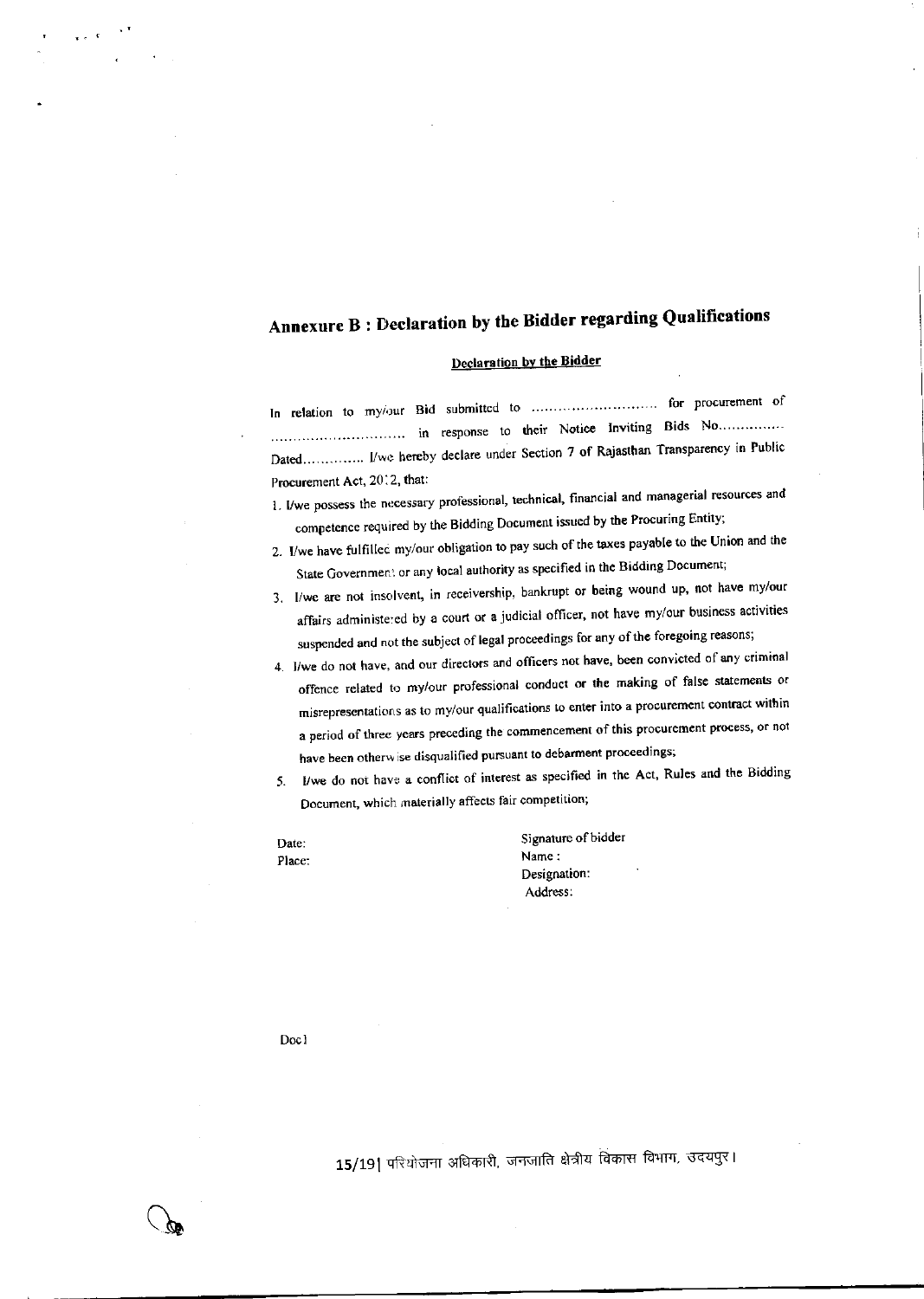# Annexure C : Grievance Redressal during Procurement Process

The designation and address of the First Appellate Authority is The designation and address of the Second Appellate Authority is (1) Filing an appeal

If any Bidder or prospective bidder is aggrieved that any decision, action or omission of the Procuring Entity is in contravention to the provisions of the Act or the Rules or the Guidelines issued thereunder, he may file an appeal to First Appellate Authority, as specified in the Bidding Document within a period of ten days from the date of such decision or action, omission, as the case may be, clearly giving the specific ground or grounds on which he feels aggrieved:

Provided that after the declaration of a Bidder as successful the appeal may be filed only by a Bidder who has participated in procurement proceedings:

Provided further that in case a Procuring Entity evaluates the Technical Bids before the opening of the Financial Bids, an appeal related to the matter of Financial Bids may be filed only by a Bidder whose Technical Bid is found to be acceptable.

- (2) The officer to whom an appeal is filed under para (1) shall deal with the appeal as expeditiously as possible and shall endeavour to dispose it of within thirty days from the date of the appeal.
- (3) If the officer designated under para (1) fails to dispose of the appeal filed within the period specified in para (2), or if the Bidder or prospective bidder or the Procuring Entity is aggrieved by the order passed by the First Appellate Authority, the Bidder or prospective bidder or the Procuring Entity, as the case may be, may file a second appeal to Second Appellate Authority specified in the Bidding Document in this behalf within fifteen days from the expiry of the period specified in para (2) or of the date of receipt of the order passed by the First Appellate Authority, as the case may be.
- (4) Appeal not to lie in certain cases

No appeal shall lie against any decision of the Procuring Entity relating to the following matters, namely:-

- (a) determination of need of procurement;
- (b) provisions limiting participation of Bidders in the Bid process;
- (c) the decision of whether or not to enter into negotiations;

(d) cancellation of a procurement process;

(e) applicability of the provisions of confidentiality.

#### (5) Form of Appeal

- (a) An appeal under para (1) or (3) above shall be in the annexed Form along with as many copies as there are respondents in the appeal.
- (b) Every appeal shall be accompanied by an order appealed against, if any, affidavit verifying the facts stated in the appeal and proof of payment of fee.

Doc1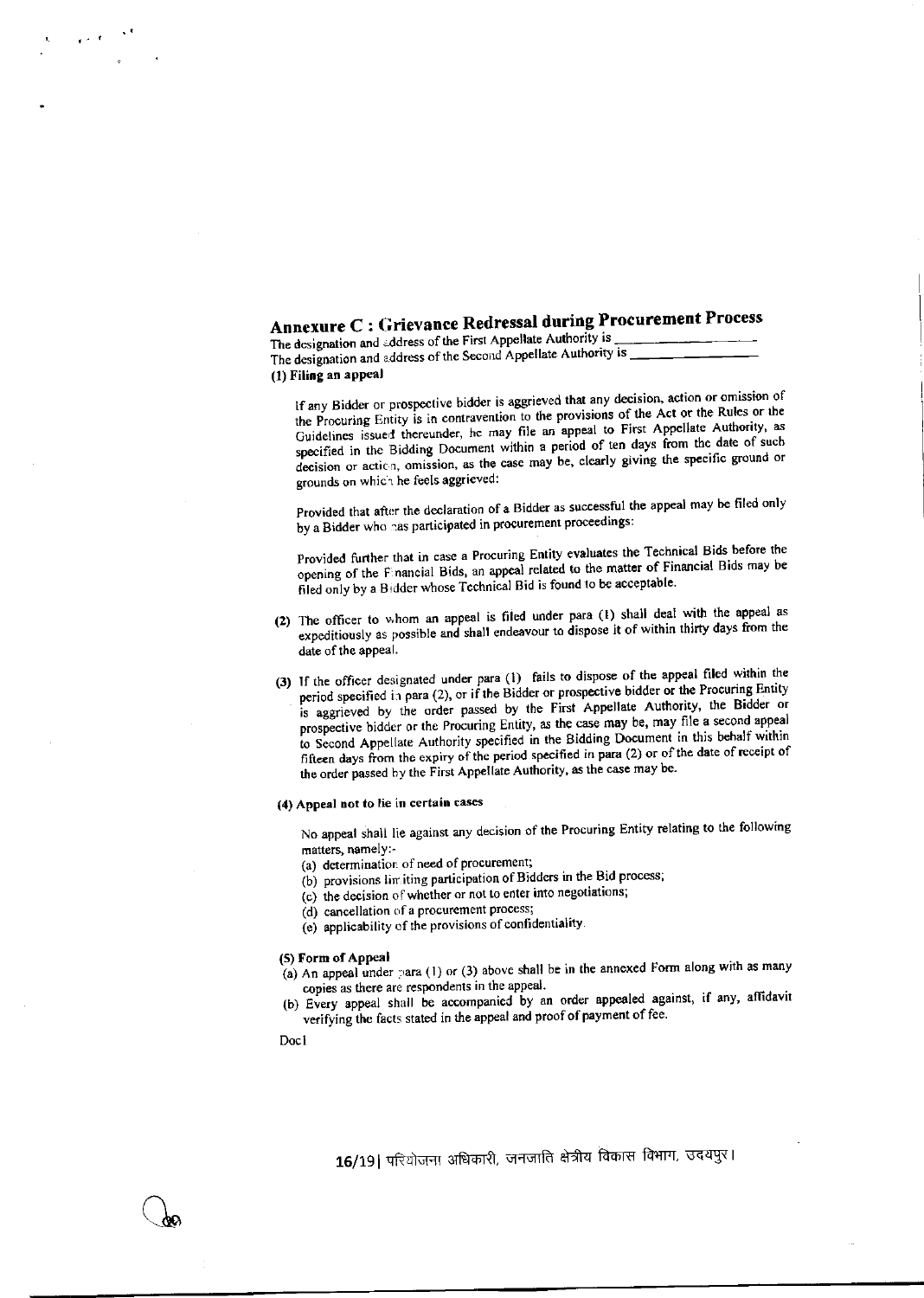(c) Every appeal may be presented to First Appellate Authority or Second Appellate Authority, as the case may be, in person or through registered post or authorised representative.

#### (6) Fee for filing appeal

- (a) Fee for first appeal shall be rupees two thousand five hundred and for second appeal shall be rupees ten thousand, which shall be non-refundable.
- (b) The fee shall be paid in the form of bank demand draft or banker's cheque of a Scheduled Bank in India payable in the name of Appellate Authority concerned.

#### (7) Procedure for disposal of appeal

- (a) The First Appellate Authority or Second Appellate Authority, as the case may be, upon filing of appeal, shall issue notice accompanied by copy of appeal, affidavit and documents, if any, to the respondents and fix date of hearing.
- (b) On the date fixed for hearing, the First Appellate Authority or Second Appellate Authority, as the case may be, shall,-
	- (i) hear all the parties to appeal present before him; and
	- (ii) peruse or inspect documents, relevant records or copies thereof relating to the matter.
- (c) After hearing the parties, perusal or inspection of documents and relevant records or copies thereof relating to the matter, the Appellate Authority concerned shall pass an order in writing and provide the copy of order to the parties to appeal free of cost.
- (d) The order passed under sub-clause (c) above shall also be placed on the State Public Procurement Portal.

Doc1